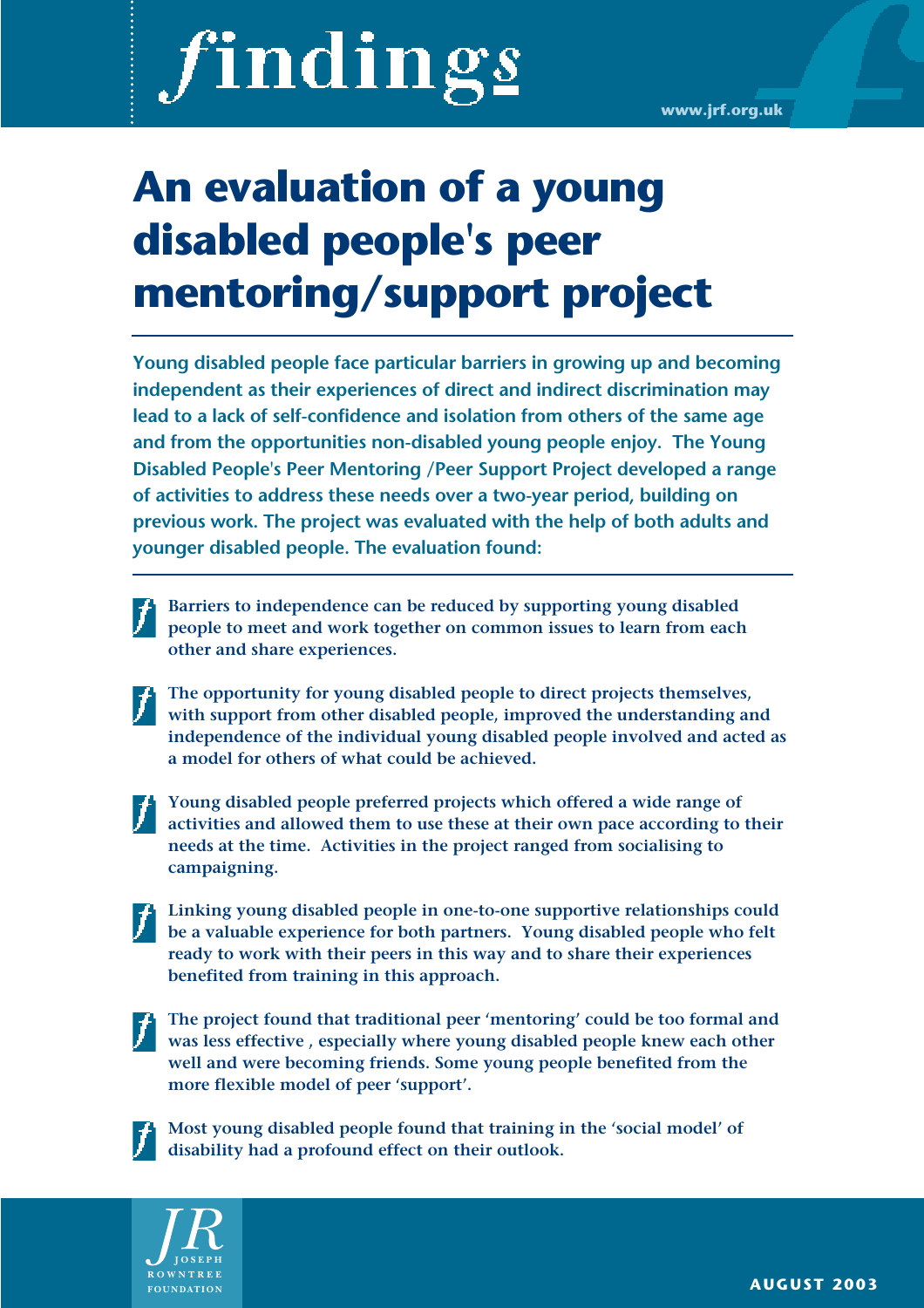#### **Background**

The Greater Manchester Coalition of Disabled People (GMCDP) is an organisation totally controlled and run by disabled people for disabled people. Over the past twelve years GMCDP has worked to develop projects for young disabled people, reflecting their understanding of the discrimination they face. The Young Disabled People's Forum was created by GMCDP as a means of offering opportunities for young disabled people living in the Greater Manchester area to:

- meet with other young disabled people of a similar age, have fun, share experiences and make friends;
- obtain information and support, and gain the confidence to develop skills to make choices and take control of their lives;
- understand disability as a civil rights issues, with support and guidance from within an organisation committed to the principles of disability equality;
- become involved on a consultative level with various policy-makers and service providers, to identify barriers and create meaningful change.

Over this period GMCDP developed a range of specialist projects such as an Independent Living Skills Programme, The Young Disabled People's Resource Centre, Outreach/Advocacy Project, Drama Consultation Group and a Wednesday weekly youth group meeting.

In June 1999 the Young Disabled People's Peer Mentoring Project was funded by the Joseph Rowntree Foundation. Manchester City Council and Manchester Health Authority funded activities which took place in the 'Forum'.

The idea for the Peer Mentoring Project came directly from young disabled people within GMCDP's Young Disabled People's Forum. It was designed to give them the chance to look at their experiences and hopes, through the example of other young disabled people who were setting up their own homes, managing their own personal support, having relationships and/or going to work.

The project took the innovative approach of combining the values and role models of mentoring with those of peer support. In doing this the project aimed to create ways for:

- young disabled people to link with other young disabled people (as mentors) because of their common understanding and experiences;
- young disabled people, who have taken control and are already building successful lives, to learn how to support others and in this way develop their own knowledge, skills and confidence;
- peer mentoring to give priority to building up young disabled people's self-esteem and confidence;
- getting the positive messages from the project out to all those involved in supporting young disabled people.

Over 40 young disabled people, aged between 15-25, became actively involved in the project and 30 other young disabled people phoned project workers for advice or information.

#### **Setting up the project**

Project workers' challenges in creating the project included:

- negotiating with family members and/or workers of residential institutions;
- finding accessible venues and transport which was safe and reliable;
- organising information sessions/presentations etc on issues young disabled people wanted to know more about;
- ensuring all information was in accessible formats, e.g. Braille, large print or tape;
- finding appropriate support workers, British Sign Language interpreters and lip speakers, as and when required.

Just getting the meeting place made a huge difference to the lives of many young disabled people. One young woman explained why she came along:

**"One, to get out of the house. Two, to meet with other people I can relate to, in an environment I can relate to, where I'm not going to get harassed by anybody else. Coming here can be a break from the stress."**

#### **The social model of disability**

The GMCDP's work is rooted in the 'social model' of disability (see Box) and a training course on this model was offered to all the participants in the peermentoring project.

Young people found discussing the social model of disability with project workers who shared experiences was overwhelming at first. This changed as their attention turned away from their own impairments towards the attitudes and organisations they encountered in the wider society.

**"I think I've learnt a lot, in terms of the social model of disability, the way to deal with the negative aspects, opinions and discriminative nature of society that makes us disabled people. I've been empowered to inform others, because in fact it's not about myself being impaired that's the issue, it's more about the way society needs to change to be more inclusive, to make everyday life for disabled people more accessible. I think I wouldn't have been able to make that statement two years ago. I think it's all to do with the whole nature of the [Young Disabled People's] Forum. It makes you think in different ways really. Makes you explore different things. Not having to be concerned about being disabled, because you know that when you are here in this building you're not in fact disabled."**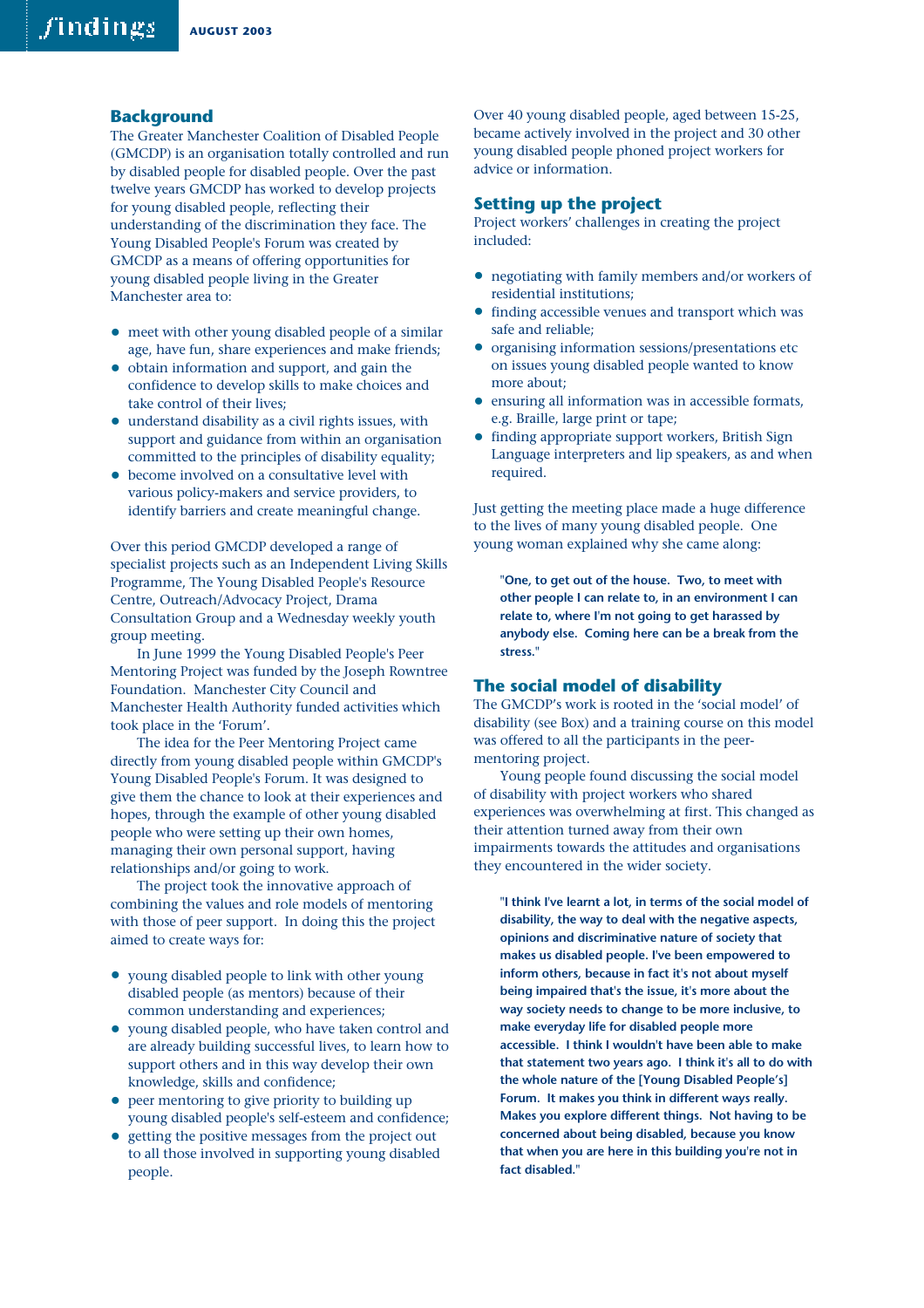#### **Box 1: The social model of disability**

The 'social model' of disability originated in the early 1970s, from a group of disabled people who wanted to challenge the 'medical model' of disability, which viewed disabled people as inactive and in need of charity, treatment and/or change in order to fit into society. The social model says it is the barriers arising from social attitudes and organisation, including the environment, which exclude disabled people. These barriers have consequences for disabled people in terms of poverty, exclusion from mainstream activities, lack of physical access and opportunities to work, education, as well as the denial of choice and civil rights. For young disabled people, this experience of all-round discrimination can lead to feelings of 'internalised oppression', with devastating effects on their self-esteem.

As a result of this training, some of the young disabled people set up a campaigning organisation called 'Barrier Free Zone' to challenge the discrimination they faced. This was a pivotal point in the history of the project's work with young disabled people, marking the point at which they gained enough confidence in themselves to begin demanding equality, control and involvement in many areas of the project.

#### **Peer mentoring/support**

The concept at the heart of the Peer Mentoring Project was that some young disabled people had made considerable strides in achieving a degree of independence in their living arrangements, training and jobs. This success made them role models for other young disabled people and a source of useful information.

Project workers wanted to create ways in which this knowledge and experience could be shared with other young disabled people to the benefit of both.

Peer mentoring involves training and a structured, private, one-to-one relationship with another young person. It is used widely in education and vocational training with young people at risk – including young disabled people.

The project initially used it as a way of sharing experience between young disabled people, but found it had to be modified considerably in practice. There were a number of reasons for this:

- Many of the young disabled people in the 'Forum' knew each other before getting involved in the project, or else became friends through the project. Attempting to formalise relationships that had grown naturally was largely unworkable.
- Traditional peer mentoring involves a degree of formality and often a hierarchy of knowledge and experience between mentors and those they are working with, which did not fit with the values of the disability movement or ideas of the project. However, a small number of young disabled people

from the 'Forum' had also been involved in other peer mentoring initiatives, and had found them to be valuable experiences. How much they benefited depended on issues such as: how well the project was facilitated, worker/management commitment to self directed initiatives, and to the principles of the disabled people's movement as well as a commitment to equality issues.

- Many young disabled people found that it was the collective membership of the Young Disabled People's Forum and particular projects such as Barrier Free Zone and the drama group, rather than a one-to-one relationship, which provided them with their most valuable and productive experiences.
- As the project developed, concepts involving language and assumptions altered. For example, many of the young disabled people used the term 'peer support' in favour of 'peer mentoring'.

This strand of the project was renegotiated during the funding period and assumed the following form:

- Some young disabled people with appropriate experience and confidence trained as 'peer mentors', giving them an understanding of confidentiality issues and ways in which they could deal with their peers on sensitive issues.
- The trained mentors were paired with other young disabled people and met with them privately to discuss issues of mutual importance.
- This process was not seen to involve a hierarchical relationship between unequal partners, but involved a concept of mutual peer support, to which they both contributed.
- Other young disabled people obtained one-to-one support more informally, as and when they needed it, from project workers and other members of the Forum.

#### **Outcomes**

The young disabled people who had been trained and shared their experience with their peers felt they had obtained considerable benefits from the process.

**"I think it's great. It's a chance to pass on some of my experience and confidence and I would have liked it if it had happened when I was younger when I needed it."**

Young disabled people identified the value of a one-toone relationship of this kind as providing the opportunity to explore the issues they regarded as important with someone:

- with the same background;
- of the same age and sex;
- with more experience of understanding the issues;
- able to provide information from a disability equality perspective, to support the other person to make decisions and to help build up self-esteem.